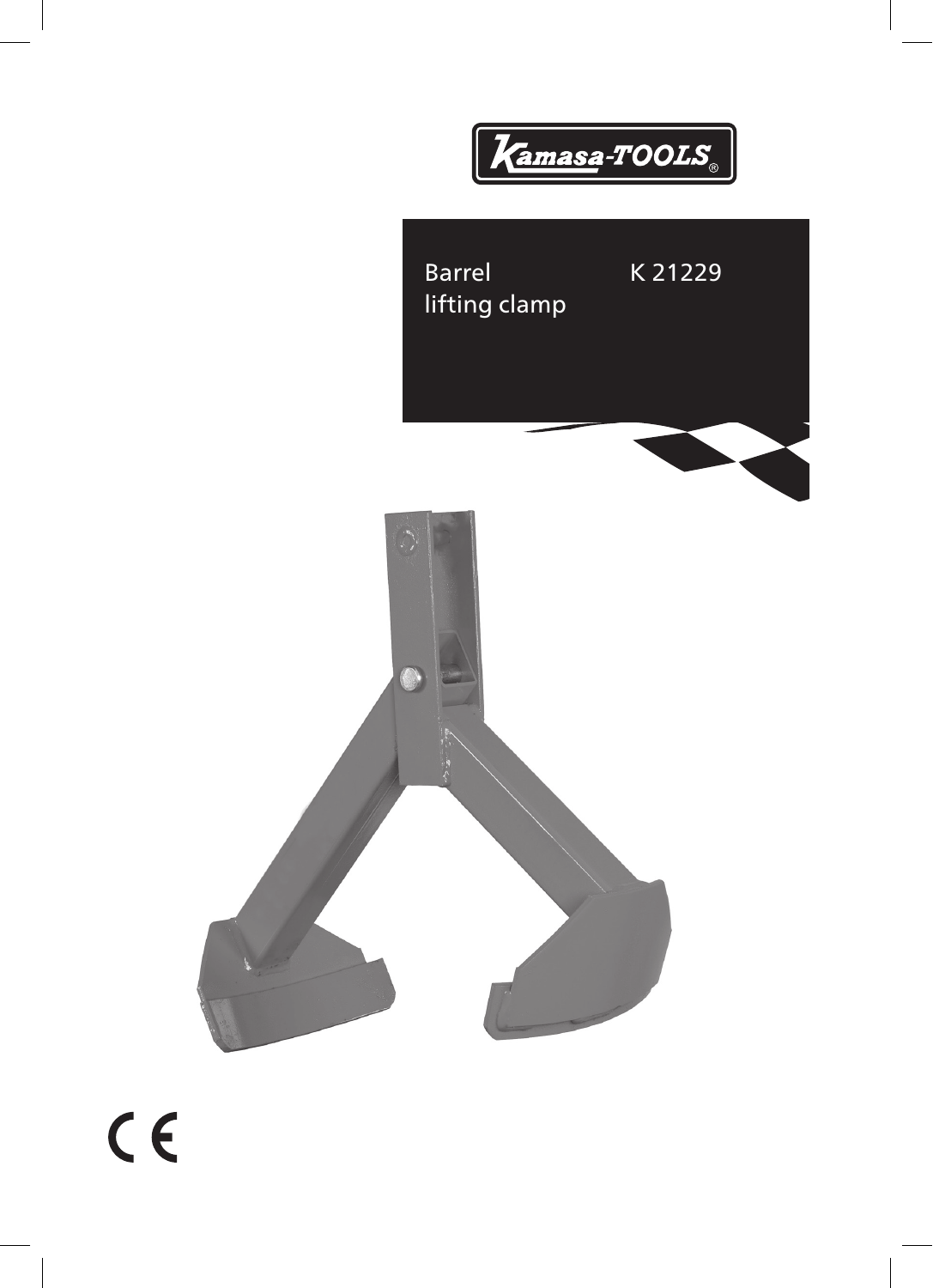# instructions for use

### Important

Read these instructions carefully in addition to the instructions for use, operation and maintenance and keep them in a safe place for future consultation.

Only authorized persons should use this barrel lifting clamp, having carefully read and understood the content of this manual.

This barrel lifting clamp has been designed for the lifting and movement of barrels and should be attached to a crane or other lifting equipment. I should not be used for any other type of work. Handle the barrel lifting clamp and crane correctly and ensure that all components are in good condition prior to use. Do not modify the clamp or the equipment to which it is attached in any way. Non-compliance with the instructions may result in injury or damage to the user, barrel lifting equipment or clamp. The manufacturer accepts no responsibility for any improper use.

# Safety instructions

- 1 The rated capacity of the crane to which it is attached or that of the barrel lifting clamp shall never be exceeded (300 kg).
- 2 Keep the work area well illuminated and free of unnecessary elements and unauthorized persons, particularly children. Do not put any part of the body underneath the load and take all of the necessary precautions to avoid the barrel from slipping or moving.
- 3 When handling the clamp, keep hands away from the revolving center formed by the two arms (1 and 2) to avoid the scissors effect. The clamp lies horizontally when resting on the barrel, but closes immediately when it is lifted from the securing part or when linked to the crane, in case it has not been well secured under the flange of the barrel. These recommendations should also be taken into account when lowering the load and releasing the clamp.
- 4 The securing flange should be an integral part of the barrel. If the flange has a screw top, the lid should be sufficiently secured so it withstands the weight of the barrel during lifting and movement. Do not use the clamp with barrels with a removable flange or which are empty.
- 5 If the barrel needs to be moved using the crane, the surface should be firm, uniform and horizontal, free of obstacles and well illuminated. The elevation height should be as low as possible with respect to the ground.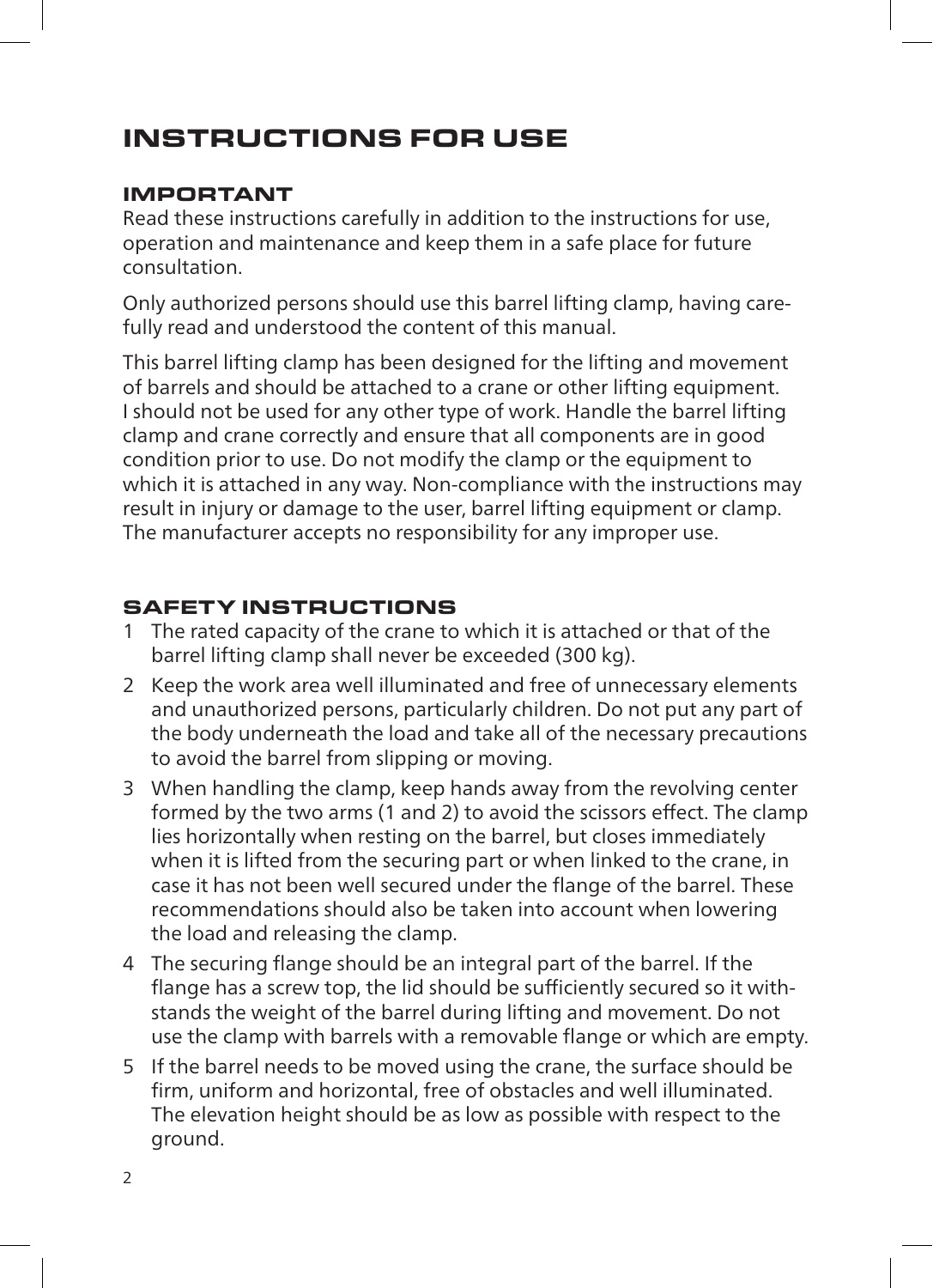## use anD operation

- 1 The barrel lifting clamp is delivered unassembled so the two parts (1 and 2) need to be mounted, lining them up with the holes (A). Insert the axle (B), position the washer (D) and introduce the pin (C) into the hole in the axle, bending it to prevent it from coming out of the axle. Part 1 should now pivot freely.
- 2 Using both hands, position the arms (1 and 2) of the barrel horizontally below the flange of the barrel to be lifted and insert the hook of the crane into the elevation axle of the clamp, which is found on the vertical part of the arm (2).
- 3 When commencing the lifting operation, the two ends of the clamp will start to close. Check that the clamp is lined up with the diameter of the barrel and that the wedge located on each side of the two arms (1 and 2) is perfectly positioned under the flange of the barrel to be lifted.
- 4 Having checked the above mentioned, proceed to gently lift the barrel.
- 5 Before putting down the barrel again, check that the surface where it is going to be placed is firm, regular and horizontal and free from obstacle or persons.
- 6 When removing the clamp from the barrel and the hook of the crane, keep hands and fingers away from the revolving area to avoid trapping them in accordance with the instructions in point 1.3. Safety instructions.
- 7 If the clamp has been damaged, do not use it again until it has been repaired.

#### maintenance

Lubricate the revolving axis (B) regularly, verify the weldings, keep the clamp clean and store it out of reach of non-authorized persons, particularly children.